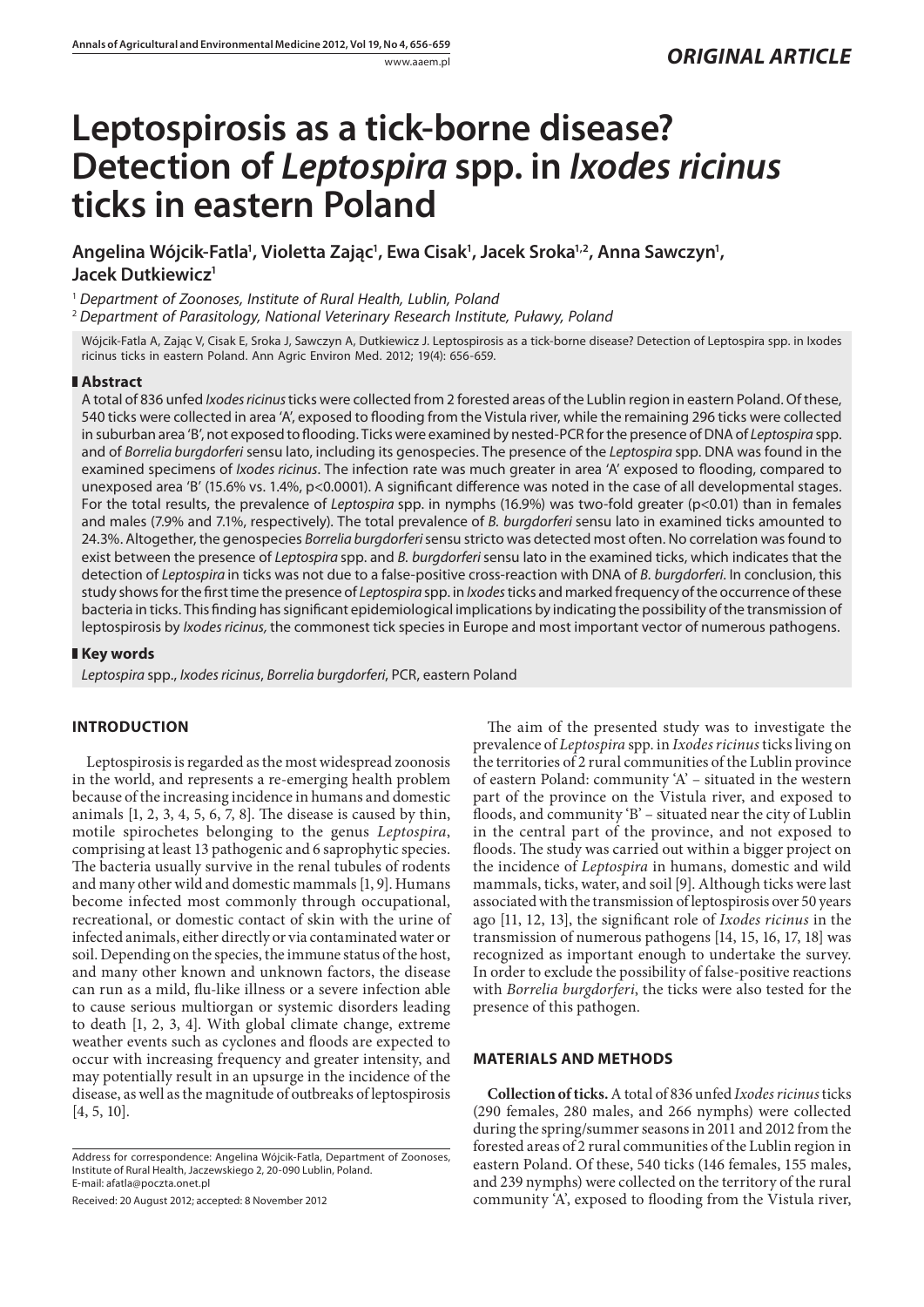Angelina Wójcik-Fatla, Violetta Zając, Ewa Cisak, Jacek Sroka, Anna Sawczyn, Jacek Dutkiewicz. Leptospirosis as a tick-borne disease?…

while the remaining 296 ticks (144 females, 125 males, and 27 nymphs) were collected on the territory of the suburban rural community 'B', not exposed to floods. Ticks were collected by dragging a woollen flag over the lower vegetation at the peripheral and inner parts of deciduous and mixed forests. Collected ticks were placed in glass tubes with 70% ethanol for further investigation.

**DNA isolation.** Bacterial DNA was isolated from ticks after removal from alcohol by boiling in 0.7 M ammonium hydroxide, according to Rijpkema et al. [19] and stored at  $-20$  °C.

**PCR assay.** The nested-PCR method was used to identify DNA of *Leptospira* spp. and *Borrelia burgdorferi.*

**Leptospira spp. DNA identification.** The gene fragment of LipL32 lipoprotein was used as a genetic marker to detect Leptospira spp. DNA [20]. Identification was carried out using a pair of primers (Eurogentec, Seraing, Belgium): Amu1 (5'- CGC GCT GCA GTT ACT TAG TCG CGT CAG AAG-3') and Amu2 (5'- CGC GGT CGA CGC TTT CGG TGG TCT GCC AAG  $c-3$ ') for amplification of the fragment of LipL32 gene. For seminested PCR reaction the primers Amu2 and AmuN (5'-CTA TGT TTG GAT TCC TGC-3') were used. First PCR reaction in final volume of 25 µl contained: 0.625 U (0.125 µl) of *Taq* DNA polymerase (Qiagen, USA), 1 × PCR buffer (2.5  $\mu$ l) containing 15 mM MgCl<sub>2</sub> (Qiagen, USA), 2.5  $\mu$ l 2 mM dNTPs (final concentration 0.2 mM) (Fermentas, Vilnius, Lithuania), 1.25 μl of 10 μM of each Amu1 and Amu2 primers, 14.875 μl nuclease-free water (Applied Biosystems Inc., USA) and 2.5 μl of matrix DNA from tick isolates. The reaction was performed in a C1000 Thermal Cycler (BioRad) and consisted of the initial denaturation (3 min at 94 °C) and 35 cycles; each of which included the proper denaturation (30 sec at 94 °C), primers annealing (30 sec at 55 °C), and elongation (60 sec at 72 °C), followed by the final elongation (7 min at 72 °C). Electrophoresis was performed in 2% agarose gels in standard conditions. The gels were stained with ethidium bromide and read under UV light. 756 bp-long electrophoresis strips were considered positive. As the positive control, thermally-inactivated suspensions of following strains were used: *Leptospira interrogans*  serovar Icterohaemorrhagiae, *Leptospira kirschneri* serovar Grippotyphosa, *Leptospira borgpetersenii* serovar Tarassovi, and *Leptospira interrogans* serovar Pomona. The negative control, instead of matrix DNA, was nuclease-free water.

Amu2 and AmuN primers were used in reamplication. 25 µl of the reaction mixture contained: 1.25 U (0.25 µl) of *Taq* DNA polymerase (Qiagen, USA),  $1 \times PCR$  buffer (2.5 µl) (Qiagen, USA), 1.25 μl of 2 mM dNTPs, final concentration 0.1 mM (Fermentas, Vilnius, Lithuania), 1.25 μl of 10 μM of each primer, 16.0 μl nuclease-free water (Applied Biosystems Inc., USA) and 2.5 μl of matrix DNA from first PCR,  $10 \times$ diluted in nuclease-free water. The time-temperature profile of the reaction was identical with the previous one, with the exception of the primers annealing, performed at the temperature of 58 °C. The reaction products were detected in 2% agarose gels in standard electrophoresis conditions. After ethidium bromide staining, the strips were read under UV light. Samples with a 574 bp-long strip were considered positive.

*Borrelia burgdorferi* **DNA identication.** *Borrelia burgdorferi* sensu lato (s.l.) identification was carried out by detection of a fragment of *fla* gene sequence, as described earlier[21, 22], using a pair of primers (Eurogentec, Seraing, Belgium): Fla1 (5'- AGA GCA ACT TAC AGA CGA AAT TAA T-3') and Fla2 (5' CAA GTC TAT TTT GGA AAG CAC CTA A 3'). The reaction mixture (20  $\mu$ l) contained 0.5 U (0.1)  $\mu$ l) of *Taq* DNA polymerase (Qiagen, USA),  $1 \times PCR$  buffer (2 μl) containing 15 mM MgCl<sub>2</sub> (Qiagen, USA), 0.5 μl 2 mM dNTPs, final concentration 0.05 mM (Fermentas, Vilnius, Lithuania), 0.8 μl of 10 μM of each Fla1 and Fla2 primer, 13.8 μl of nuclease-free water (Applied Biosystems Inc., USA), and 2 μl of matrix DNA from tick isolates. The reaction was performed in a C1000 Thermal Cycler (BioRad) and consisted of the initial denaturation (3 min at 95 °C) and 35 cycles; each of them included the proper denaturation (30 sec at 94 °C), primers annealing (45 sec at 54 °C), and elongation (45 sec at 72 $^{\circ}$ C), followed by the final elongation (7 min at 72 $^{\circ}$ C). Electrophoresis was performed in 2% agarose gels in standard conditions. The gels were stained with ethidium bromide and read under UV light. 482 bp-long electrophoresis strips were considered positive. The positive control was strain *B. burgdorferi s.l. Bo-148c/2. The negative control, instead* of matrix DNA, was nuclease-free water.

All tick lysates in which the presence of *B. burgdorferi*  s.l. was detected were examined for the presence of 3 pathogenic *Borrelia* genospecies by nested-PCR reaction [23]. The reaction was done using the specific pairs of primers (Eurogentec, Seraing, Belgium) for each genospecies: *Borrelia garinii* (BG1: 5'- AAT CTA TTC TCT GGC GAA -3' and BG3: 5 -' GGA GAA TTA ACT CCA CCC -3'), *Borrelia afzelii* (BA1: 5'- ATG TTG CAA ATC TTT TTG -3' and BA2: 5'- TAG CAG GTG TTG GTT GCT -3') and *Borrelia burgdorferi* sensu stricto (BB1: 5'- AAT CTT TTC TCT GGT GAG -3' and BB2: 5'- GAG CTC CTT CCT GTT GAA -3'). The nested-PCR reaction was done in final volume of 20  $\mu$ l which contained the following mix of reagents:  $0.5 \text{ U } (0.1 \text{ \mu l})$ of *Taq* DNA polymerase (Qiagen, USA),  $1 \times PCR$  buffer (2 µl) (Qiagen, USA), 0.5 μl 2 mM dNTPs (final concentration 0.05 mM) (Fermentas, Vilnius, Lithuania), 1.2 μl of 10 μM of primers, 13 μl of nuclease-free water (Applied Biosystems Inc., USA) and  $2$  μl of matrix DNA from the first PCR reaction (10  $\times$  diluted in nuclease free-water). The reaction was performed in a C1000 Thermal Cycler (BioRad) under the following conditions: initial denaturation at 94 °C for 60 sec and 30 cycles; each of which included the proper denaturation (30 sec at 94 °C), primers annealing (30 sec at 58 °C for *B. afzelii* and B.b. sensu stricto and 30 sec at 60 °C for *B. garinii*), and elongation (60 sec at 72°C), followed by the final elongation (7 min at 72 °C). The reaction products were detected in 3.5% agarose gels in the standard electrophoresis conditions. After ethidium bromide staining, the strips were read under UV light. The samples with a 76 bp-long strip for *B. burgdorferi* sensu stricto, 103 bp-long strip for *B. afzelii* and 125 bp-long strip for *B. garinii* were considered positive.

**Statistical analysis.** The data were analysed by Student's t-test and  $\chi^2$  test with Yates correction, with the use of STATISTICA for Windows v. 5.0 package (StatSoft Inc., Tulsa, Oklahoma, USA).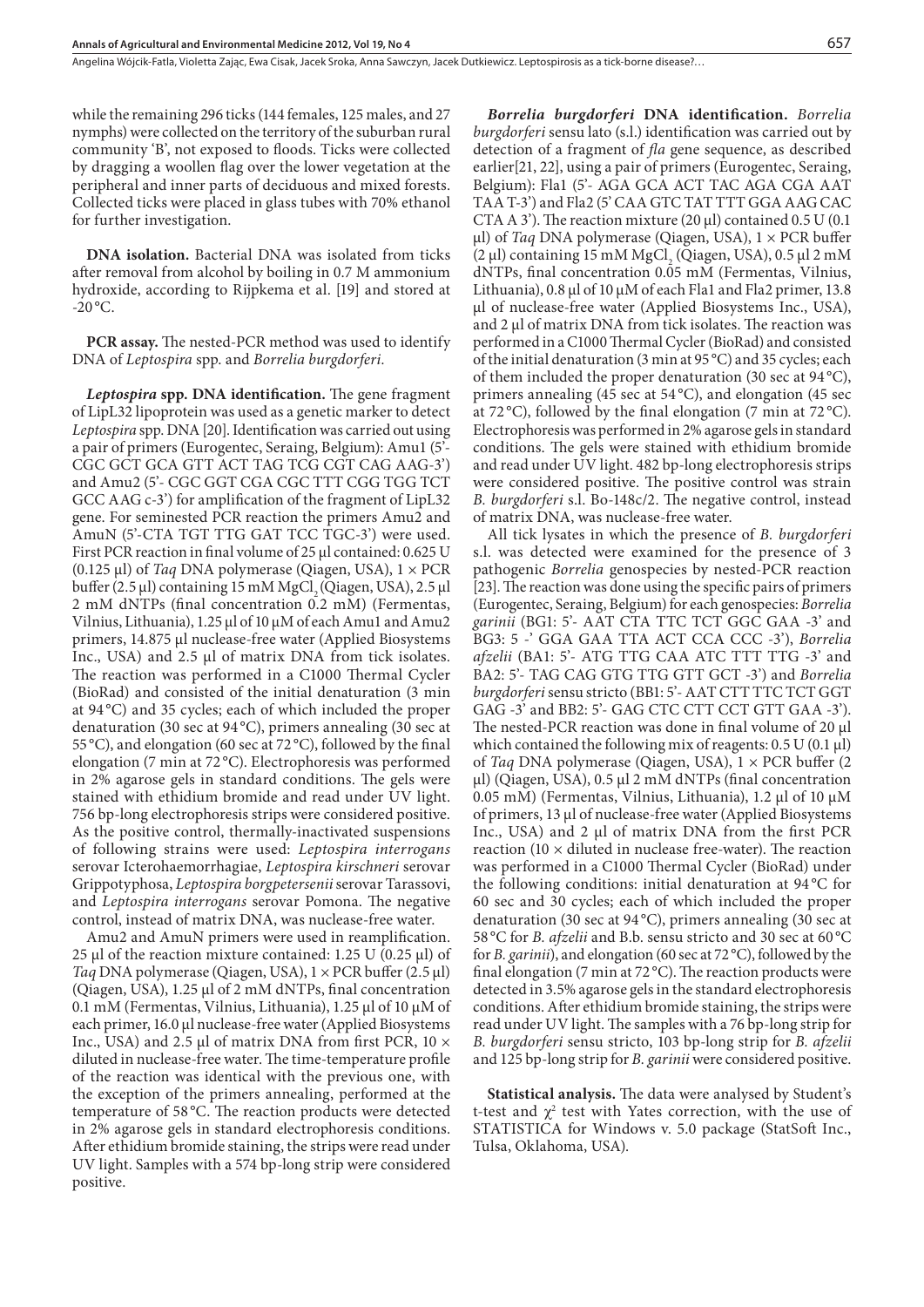# **RESULTS**

The presence of the *Leptospira* spp. DNA was found by the use of nested-PCR in the examined specimens of *Ixodes ricinus*. The infection rate was much greater in area 'A', exposed to floods, compared to the unexposed area 'B'  $(15.6\% \text{ vs. } 1.4\%, \text{ p} < 0.0001)$ . A significant difference was noted in the case of all developmental stages (Tab. 1). For the total results, the prevalence of *Leptospira* spp. in nymphs (16.9%) was two-fold greater (p<0.01) than in females and males (7.9% and 7.1%, respectively).

e prevalence of *Borrelia burgdorferi* sensu lato and its genospecies depending on stage and area of collection are presented in Tables 2 and 3, respectively. The total prevalence of *B. burgdorferi* sensu lato in examined ticks amounted to 24.3%. The prevalence did not differ in the individual stages

| Area       | Stage         | <b>Total ticks examined</b><br>(N) | Total ticks infected<br>(number, percent) |  |  |
|------------|---------------|------------------------------------|-------------------------------------------|--|--|
| 'A'        | Females       | 146                                | 22 (15.1%)***                             |  |  |
|            | Males         | 155                                | 17 (11.0%)**                              |  |  |
|            | Nymphs        | 239                                | 45 (18.8%)*                               |  |  |
|            | Total         | 540                                | 84 (15.6%)***                             |  |  |
| 'R'        | Females       | 144                                | 1(0.7%)                                   |  |  |
|            | Males         | 125                                | 3(2.4%)                                   |  |  |
|            | Nymphs        | 27                                 | 0                                         |  |  |
|            | Total         | 296                                | 4(1.4%)                                   |  |  |
| Total: 'A' | Females       | 290                                | 23 (7.9%)                                 |  |  |
| $+$ 'B'    | Males         | 280                                | 20 (7.1%)                                 |  |  |
|            | <b>Nymphs</b> | 266                                | 45 (16.9%)++                              |  |  |
|            | Total         | 836                                | 88 (10.5%)                                |  |  |
|            |               |                                    |                                           |  |  |

\*-\*\*\*significantly greater compared to area 'B'; \*p<0.05; \*\*p<0.01; \*\*\*p<0.0001;<br>\*\*significantly greater compared to females and males (p<0.01).

of ticks (Tab. 2), but was significantly greater in area 'B', not exposed to floods, compared to area  $A'$  (Tab. 3). The incidence of the infections with only one genospecies was similar to the frequency of mixed infections with 2-3 genospecies. Altogether, the genospecies *Borrelia burgdorferi* sensu stricto was detected most often.

Table 4 shows that, except for male ticks, no signicant correlation was found to exist between the presence of *Leptospira* spp. and *Borrelia burgdorferi* in *Ixodes ricinus*, thus suggesting a specific detection of the *Leptospira* DNA in examined ticks.

**Table 4.** Correlation between infection of ticks with *Leptospira* spp. and *Borrelia burgdorferi*

(Tables  $2 \times 2$ ,  $\chi^2$  with Yates correction)

| Stage   | Number of ticks examined (N) | Significance of the correlation<br>$(\gamma^2, p-value)$ |  |  |
|---------|------------------------------|----------------------------------------------------------|--|--|
| Females | 290                          | $\gamma^2$ = 1.39; p=0.2377                              |  |  |
| Males   | 280                          | $\gamma^2$ =6.06; p=0.0138                               |  |  |
| Nymphs  | 266                          | $\gamma^2$ = 1.08; p=0.2997                              |  |  |
| Total   | 836                          | $\gamma^2 = 0.05$ ; p=0.8195                             |  |  |
|         |                              |                                                          |  |  |

#### **DISCUSSION**

More than 50 years ago, Burgdorfer [11, 12], Krepkogorskaya and Rementsova [13] suspected that ticks transmitted *Leptospira* spp., but since then, to the best of our knowledge, they have no longer been considered as vectors of this bacterium. Burgdorfer [11] demonstrated the transmission of *Leptospira pomona* by the argasid tick *Ornithodoros turicata*  from experimentally-infected hamsters to guinea pigs. In another study [12], this author has shown that the ixodid ticks *Dermacentor andersoni* and *Amblyomma maculatum*, infected artificially by ingestion of a heavy suspension of

**Table 2.** Numbers of *Ixodes ricinus* ticks infected with individual genospecies of *Borrelia burgdorferi* sensu lato depending on stage

| Stage   | <b>Total ticks</b><br>examined<br>(N) | Ticks infected with individual genospecies of Borrelia burgdorferi sensu lato (number, percent of the total) |            |            |                         |                             |                                                   |                                           |                    |                                                 |
|---------|---------------------------------------|--------------------------------------------------------------------------------------------------------------|------------|------------|-------------------------|-----------------------------|---------------------------------------------------|-------------------------------------------|--------------------|-------------------------------------------------|
|         |                                       | Infected with 1 genospecies                                                                                  |            |            |                         | Infected with 2 genospecies |                                                   | Infected with 3<br>genospecies            | Genospecies<br>not | infected with<br><b>Borrelia</b><br>burgdorferi |
|         |                                       | B. b. s.s.                                                                                                   | B. afzelii | B. aarinii | $B.b.s.s. + B.$ afzelii |                             | $B.b.s.s. + B.$ garinii $B.$ afzelii + B. garinii | $B.b.s.s. + B.$ afzelii<br>$+ B. qarinii$ | identified         | sensu lato                                      |
| Females | 290                                   | 18 (6.2%)                                                                                                    | 10 (3.4%)  | $3(1.0\%)$ | 16 (5.5%)               | $21(7.2\%)$                 | $2(0.7\%)$                                        | $3(1.0\%)$                                | $(0.3\%)$          | 74 (25.5%)                                      |
| Males   | 280                                   | $9(3.2\%)$                                                                                                   | 11 (3.9%)  | $9(3.2\%)$ | $3(1.1\%)$              | 32 (11.4%)                  | 0                                                 | $4(1.4\%)$                                | $(0.4\%)$          | 69 (24.6%)                                      |
| Nymphs  | 266                                   | $6(2.3\%)$                                                                                                   | 25 (9.4%)  | $4(1.5\%)$ | $2(0.7\%)$              | 13 (4.9%)                   | $1(0.4\%)$                                        | $4(1.5\%)$                                | $5(1.9\%)$         | 60 (22.5%)                                      |
| Total   | 836                                   | 33 (3.9%)                                                                                                    | 46 (5.5%)  | 16 (1.9%)  | 21(2.5%)                | 66 (7.9%)                   | 3(0.4%)                                           | $11(1.3\%)$                               | $7(0.9\%)$         | 203 (24.3%)                                     |

*B.b.*s.s.=*Borrelia burgdorferi* sensu stricto.

**Table 3.** Numbers of *Ixodes ricinus* ticks infected with individual genospecies of *Borrelia burgdorferi* sensu lato depending on area

| Area  | Total ticks     | Ticks infected with individual genospecies of Borrelia burgdorferi sensu lato (number, percent of the total) |             |             |                                  |                             |                                                   |                                            |                    |                                          |
|-------|-----------------|--------------------------------------------------------------------------------------------------------------|-------------|-------------|----------------------------------|-----------------------------|---------------------------------------------------|--------------------------------------------|--------------------|------------------------------------------|
|       | examined<br>(N) | Infected with 1 genospecies                                                                                  |             |             |                                  | Infected with 2 genospecies |                                                   | Infected with 3<br>genospecies             | Genospecies<br>not | infected with<br>Borrelia<br>burgdorferi |
|       |                 | B. b. s.s.                                                                                                   | B. afzelii  |             | B. garinii $B.b.s.s.+B.$ afzelii |                             | $B.b.s.s. + B.$ garinii $B.$ afzelii + B. garinii | $B.b.s.s. + B.$ afzelii<br>$+ B$ . garinii | identified         | sensu lato                               |
| 'A'   | 540             | 24 (4.4%)                                                                                                    | 26 (4.8%)   | $12(2.2\%)$ | $4(0.7\%)$                       | 31 (5.7%)                   | $2(0.4\%)$                                        | $\Omega$                                   | $6(1.1\%)$         | 105 (19.4%)                              |
| B'    | 296             | $9(3.0\%)$                                                                                                   | $20(6.8\%)$ | $4(1.3\%)$  | 17(5.7%)                         | 35 (11.8%)                  | 1 (0.4%)                                          | 11 (3.7%)                                  | $1(0.4\%)$         | 98 (33.1%)*                              |
| Total | 836             | 33 (3.9%)                                                                                                    | 46 (5.5%)   | $16(1.9\%)$ | 21(2.5%)                         | 66 (7.9%)                   | $3(0.4\%)$                                        | $11(1.3\%)$                                | $7(0.9\%)$         | 203 (24.3%)                              |

*B.b.s.s.=Borrelia burgdorferi sensu stricto;* \*Percent significantly greater compared to area 'A', (p<0.05).